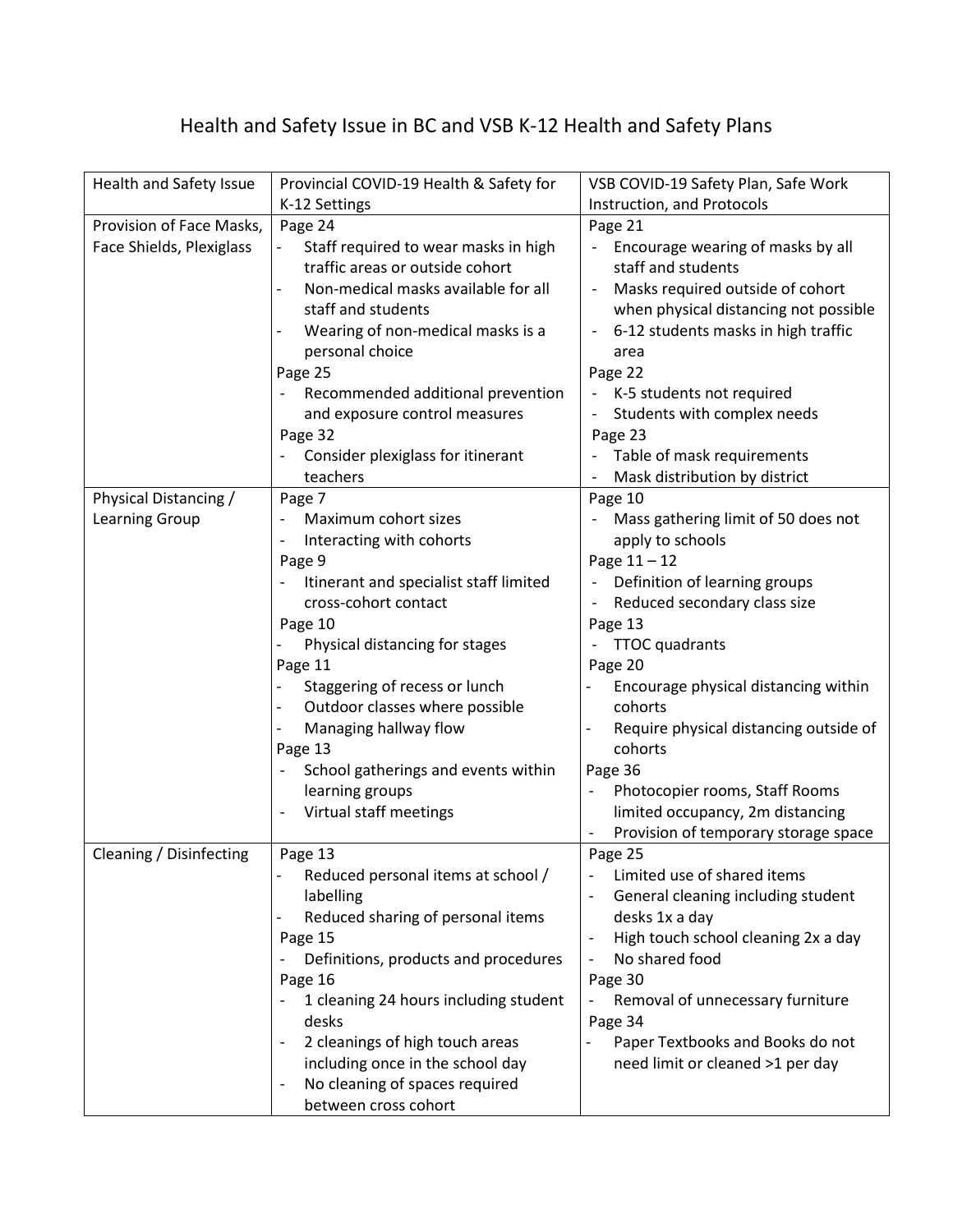|                       | <b>Bodily fluids</b><br>$\qquad \qquad -$                              |                                               |
|-----------------------|------------------------------------------------------------------------|-----------------------------------------------|
| Self-assessment &     | Page 19                                                                | Page 13                                       |
| <b>Illness</b>        | Ensure staff and adults are aware of                                   | Daily health assessments                      |
|                       | self-assessment                                                        | Page 15                                       |
|                       | Stay home and self-isolate if<br>$\overline{\phantom{a}}$              | Table for staff and student illness           |
|                       | symptoms / return from travel or                                       | protocols                                     |
|                       | close contact of confirmed case                                        | Page 16                                       |
|                       | Students to be assessed by parents<br>$\overline{\phantom{a}}$         | Allergies and chronic illness                 |
|                       | Establish protocols for immediate pick<br>$\overline{\phantom{a}}$     | School health room                            |
|                       | up of students who become sick                                         |                                               |
|                       | during the day                                                         |                                               |
|                       | Page 20                                                                |                                               |
|                       | Students with symptomatic family                                       |                                               |
|                       | members may still attend school                                        |                                               |
|                       | Seasonal allergies may attend<br>Protocols for staff and students      |                                               |
|                       | becoming symptomatic at school                                         |                                               |
|                       | Page 21                                                                |                                               |
|                       | Protocol for confirmed COVID case in                                   |                                               |
|                       | schools                                                                |                                               |
| Ventilation           | Page 25                                                                | Page 29                                       |
|                       | Districts must ensure HVAC systems                                     | Meet all requirements for indoor              |
|                       | are designed, operated and                                             | spaces                                        |
|                       | maintained                                                             | District to ensure HVAC operated and          |
|                       | Systems should upgrade to MERV 13<br>$\overline{\phantom{a}}$          | maintained per standards                      |
|                       | or higher if possible                                                  | Page 30                                       |
|                       | Suggestions for districts to enhance                                   | Augmented ventilation protocols               |
|                       | ventilation                                                            |                                               |
| <b>Visitors</b>       | Page 17                                                                | Page 17<br><b>Controlled Access to School</b> |
|                       | Access limited to those supporting<br>activities that benefit learning |                                               |
|                       | Visitors must complete daily health                                    |                                               |
|                       | check                                                                  |                                               |
|                       | Maintain records for contact tracing                                   |                                               |
|                       | Page 18                                                                |                                               |
|                       | After hours use of facilities allowed                                  |                                               |
|                       | subject to H&S measures                                                |                                               |
| Communication and     | Page 26                                                                | Page 9                                        |
| Training/ Orientation | Clear communication of guidelines in                                   | Staff reporting concerns, informing           |
|                       | multiple formats                                                       | staff and caregivers                          |
|                       | Ongoing orientation for caregivers<br>$\overline{\phantom{a}}$         |                                               |
|                       | and students                                                           |                                               |
| Curriculum, Programs  | Page 11                                                                | Page 27                                       |
| and Activities        | Supporting students with diverse                                       | Behaviour plans and special needs             |
|                       | abilities through inclusive H&S                                        | Page 31                                       |
|                       | practices                                                              | Specialized classroom spaces                  |
|                       | Page 12                                                                | Page 33                                       |